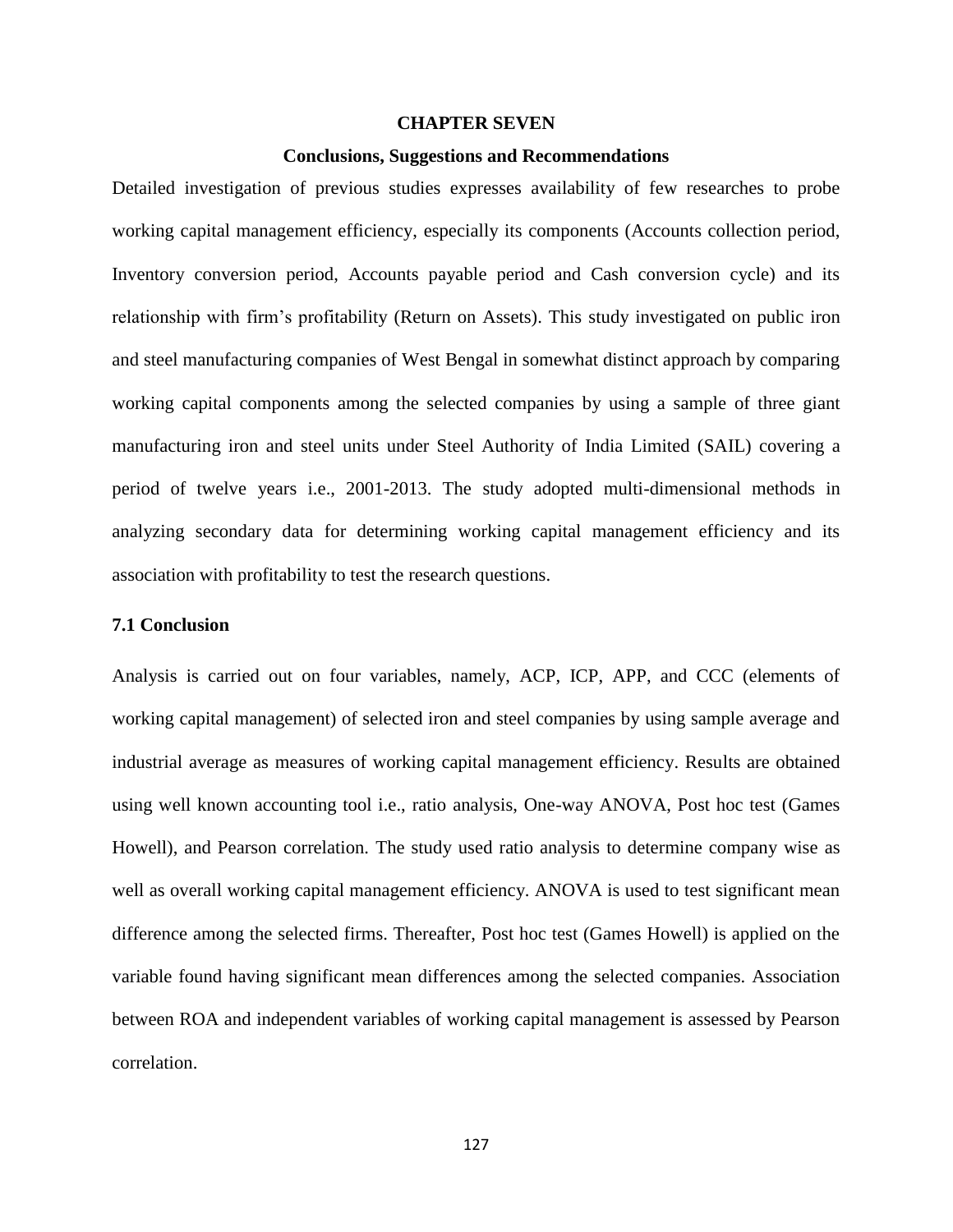Working capital management component's ratio analysis results based on industrial average of ACP, the firm ASP is found to be less efficient in managing outstanding collection from debtors whereas the other two firms i.e., DSP and IISCO could collect dues from customers in an organized way and are, therefore, considered more efficient in terms of collection policy. However, DSP is comparatively more efficient in managing ACP than IISCO, as its accounts collection period is measured to be 2.67 days which is shorter than IISCO's accounts collection period of 10.96 days or approximately 11 days. The results reveal that there is statistically significant mean score difference between DSP and ASP (p value is .000, which is significant at 5 percent level.) and insignificant mean difference between DSP and IISCO (p value is .157) at 5 percent level.

On the basis of Inventory Conversion Period, the firm ASP is found to be inefficient in converting the stock into sale as it holds inventory for a longer period of time i.e. average of 154 days which is more than the industrial average. On the opposite, the other two firms (DSP  $\&$ IISCO) are efficient in managing its inventory conversion period whose mean (76.08 and 59.17 days respectively) inventory conversion period is below the industrial average (IA).Considering statistical mean difference as found between DSP and IISCO at 5 percent level shows that IISCO is better in managing inventory by taking lesser number of days (59.17 days) for conversion than that of DSP.

About payment policy, IISCO is considered inefficient in paying off dues to suppliers or creditors as taking more number of days (117.53) than the industrial yardstick. Firms DSP and ASP are competent in making payment to creditors by taking less number of days compared to industrial standard. The study reveals statistical results that point out that there is significant

128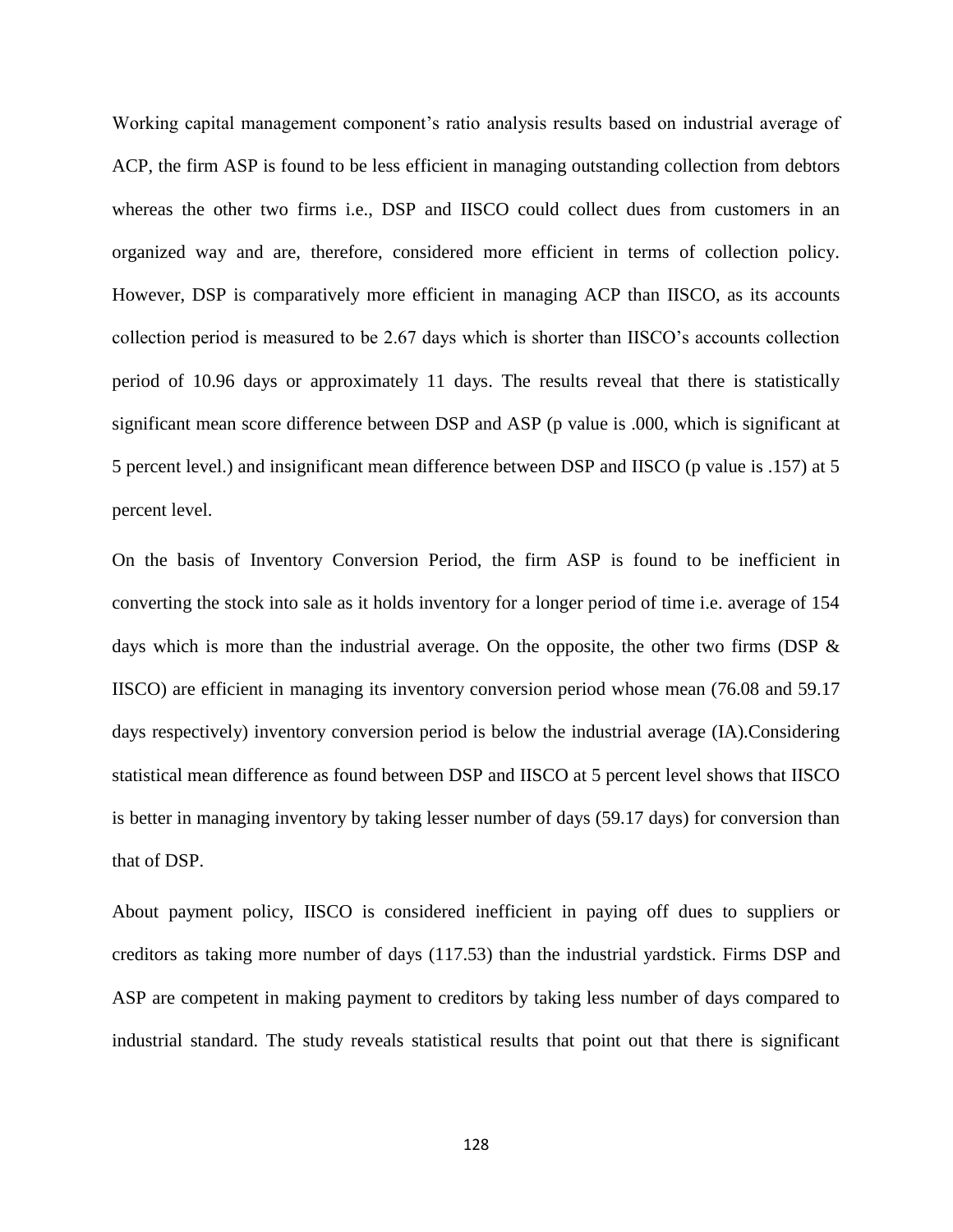mean difference in accounts payable period (APP in days) between DSP and ASP. It shows that the firm DSP is satisfactorily maintaining its accounts payable period in comparison to ASP.

With regard to cash conversion cycle (CCC), the firm IISCO is satisfactorily managing CCC as compared to industrial yardstick, whereas the other two firms DSP and ASP are inefficient in converting inventory into sales realization. Both the firms are taking more number of days in sales realization as compared to industrial benchmark. Multiple comparisons test results show that there is statistically significant mean difference among the selected firms; it suggests that out of three companies in the study, the firm ASP keeps the funds in trade blocked for more number of days or in other words, it appears to be unsatisfactorily managing its CCC when compared to DSP and IISCO.

Overall, ratio analysis and industrial benchmark comparison results show that two working capital management variables (ICP and CCC) have not been satisfactorily or efficiently managed by the selected firms in the study and the rest two (ACP and APP) are being maintained by the firms successfully keeping them at a lower level than the industrial average.

The nature and degree of association between working capital management and profitability have been judged through correlation coefficient between selected measures of working capital management (ACP, ICP, APP, and CCC) and firm's performance (ROA) by drawing profitability-working capital management matrix with the help of Pearson correlation analysis. The results of the analysis are:

(i) A negative correlation between ACP and ROA (Tables 6.17, 6.18, and 6.19) is found in two out of three selected firms but the negative association is found to be significant at 5 percent level in one firm only. Correlation between these two selected variables is positive and insignificant as found in the third firm. Generally, there is a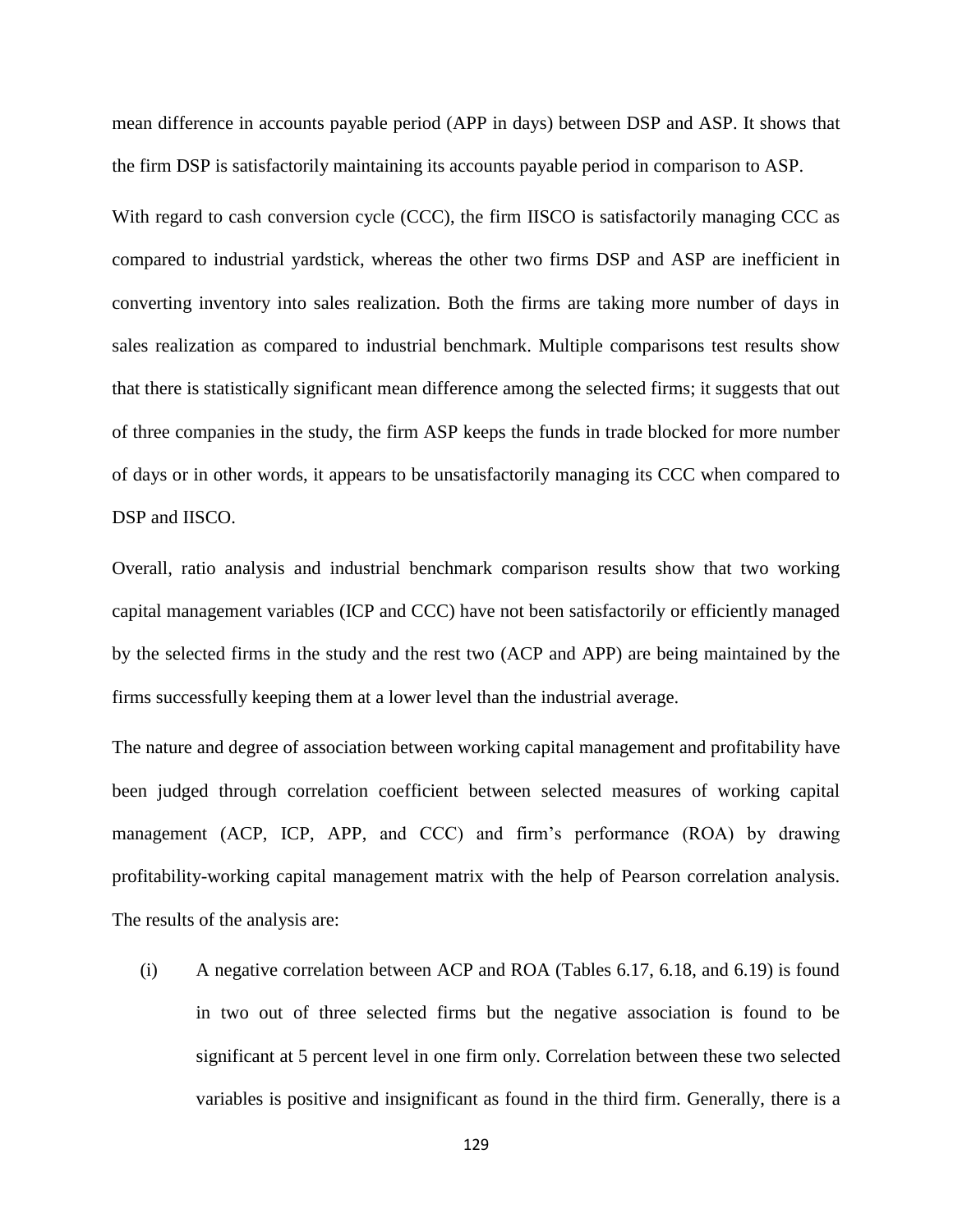rule of thumb that lower the accounts collection period, the higher the earnings. The results of this analysis are in support of the rule of thumb only in case of one firm. However, strong evidence in support of the rule is not found in case of the other two firms.

- (ii) In two out of three companies the relationship between ICP and ROA (Tables 6.17, 6.18, and 6.19) is positive and the association between these selected variables is found to be insignificant. A negative correlation between ICP and ROA is found in the third firm and the relationship between the two variables is found to be insignificant. Generally, holding of inventory for less number of days to increase the profitability is a sign of efficient inventory management. The correlation results in the selected companies under the study indicate a case of poor inventory management. All the three selected firms have not shown sign of efficient inventory management in improving earnings during the study period. Hence, no strong support or evidence of inventory management in improving profit in all the selected firms under the study was observed during the study period.
- (iii) The analysis of correlation between APP and ROA (Tables 6.17, 6.18, and 6.19) reflects that in two out of three companies the efficiency of accounts payable period management is positively correlated with ROA and the relation between the two selected variables is found to be significant in only one company. A negative and significant correlation between APP and ROA is found in one out of three firms. It is an accepted principle that in case of a firm,the shorter the accounts payable period, the higher is the profitability of the firm. The results of this analysis reveal that two out of three companies do not substantiate accepted principle of managing accounts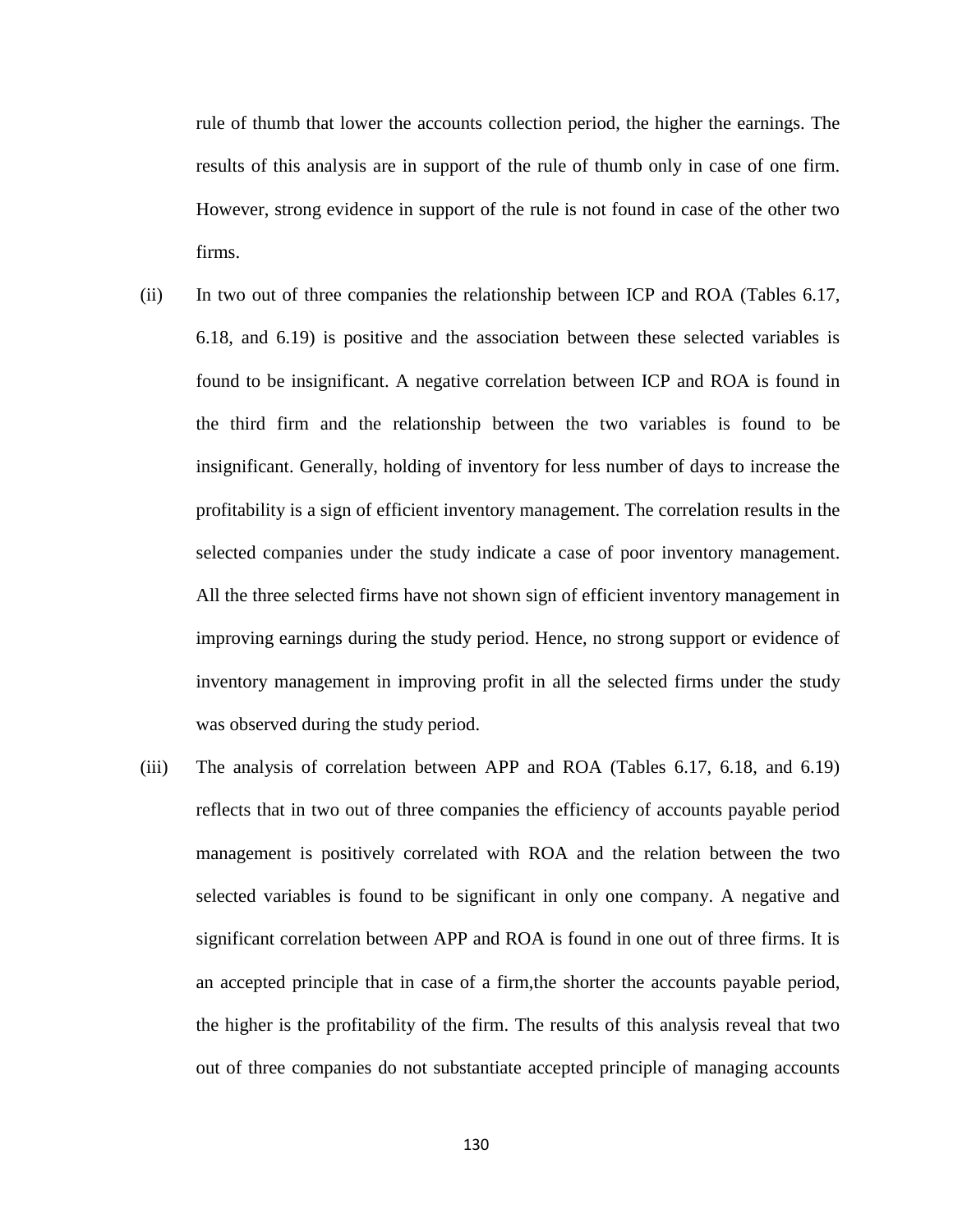payable period. However, only in one firm the evidence of inverse relationship between APP and ROA is observed to be significant.

(iv) A negative association between CCC and ROA (Tables 6.17, 6.18, and 6.19) is found in two out of the three firms and the relation between them is found to be insignificant in those two selected cases. The correlation analysis between CCC and ROA reveals a positive association in only one firm and the association is found to be significant. Theoretically, an inverse relation between CCC and ROA is highly desirable or favorable. The net outcome of this analysis or study indicates that a notable positive correlation between CCC and ROA is found to be significant only in one case. However, in two selected firms' negative association between the variables is observed to be insignificant. Thus, the result in the study does not support the theoretical argument (Quayyum, 2011**)** and **(**Bagchi and Khamrui**,**2012).

Based on the results of One way ANOVA and linear regression analysis it is found that the independent variable, accounts collection period (ACP) is significantly affecting the earnings of the selected companies. Accounts collection period of less than 27 days has significant impact on the ROA. 76% of the variation in the profitability is explained (Adjusted  $R^2=76$  percent) by the accounts collection period. It supports the statement that companies collecting their dues in shorter period are able to improve their profitability position. Shorter collection period (in time unit, say, number of days) accredit cash promptly for the firms. This available cash could be used in making payment of business expenses on time to receive cash discount from the suppliers without depending on other expensive external borrowing. This finding corroborates with that of the studies conducted by some other authors (Deloof, 2003;Makori and Jagongo, 2013).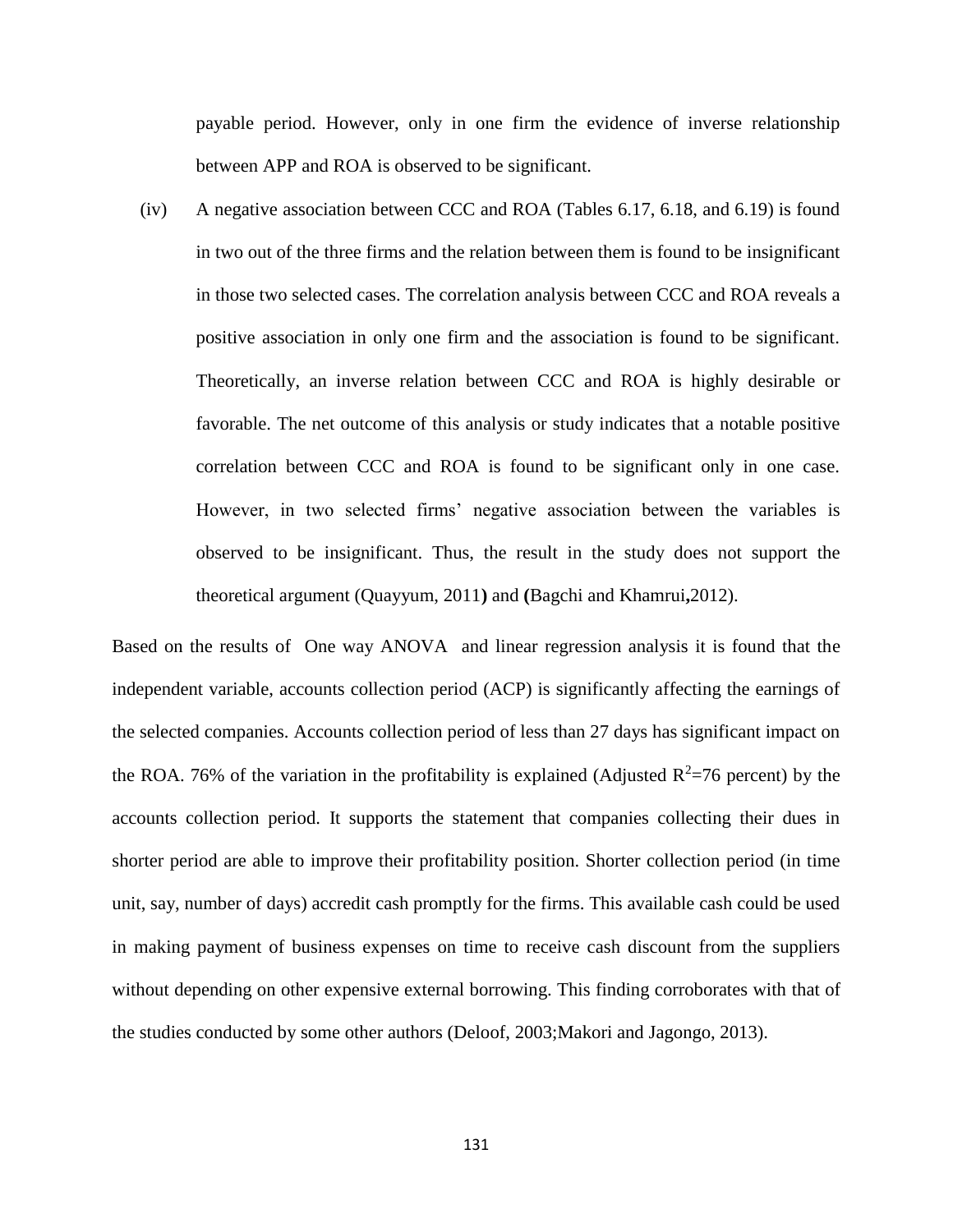The result of the effect of CCC on the profitability (ROA) of all the selected manufacturing companies during the study period reveals that there is significant difference between ROA of the group of firms that are having CCC of less than 24 days and that of the group having CCC of more than 24 days. CCC of less than 24 days significantly affects the firms' profitability as tested by one way ANOVA (Table 6.21). The outcome of the linear regression analysis indicates that CCC has significant impact on the ROA; CCC accounted for 51.3% (Adjusted  $R^2$ =51.3 percent) fluctuation in the profitability. This implies that companies in the study could improve their earning position by shortening the cash conversion cycle. This finding is in line with the finding of the previous studies e.g. the one conducted by the academicians (Gill, Biger, and Mathur,2010).

To know if there is / are any other internal factor/s, excepting working capital management variables,which is / are responsible for low profit in the selected companies, we extended this study also to investigate into other quantitative variables i.e., efficiency ratios like Fixed Assets Turnover Ratio, Working Capital Turnover Ratio, Capital Employed Turnover Ratio, and Total Assets Turnover Ratios (FATR, WCTR, CETR, and TATR respectively) for all the selected firms. These ratios for the sample firms have been compared with the industrial average. On comparison, the following major outcomes could be identified:

1. The analysis of FATR (Table 6.22) reveals that one out of three selected companies could maintain the fixed assets turnover ratio at a level below the industrial average during the study period, while in other two companies, the mean value of FATR falls above than standard yardstick. It is observed that in two of the companies (ASP and IISCO), the activity of managing their fixed assets has been satisfactory during the study period.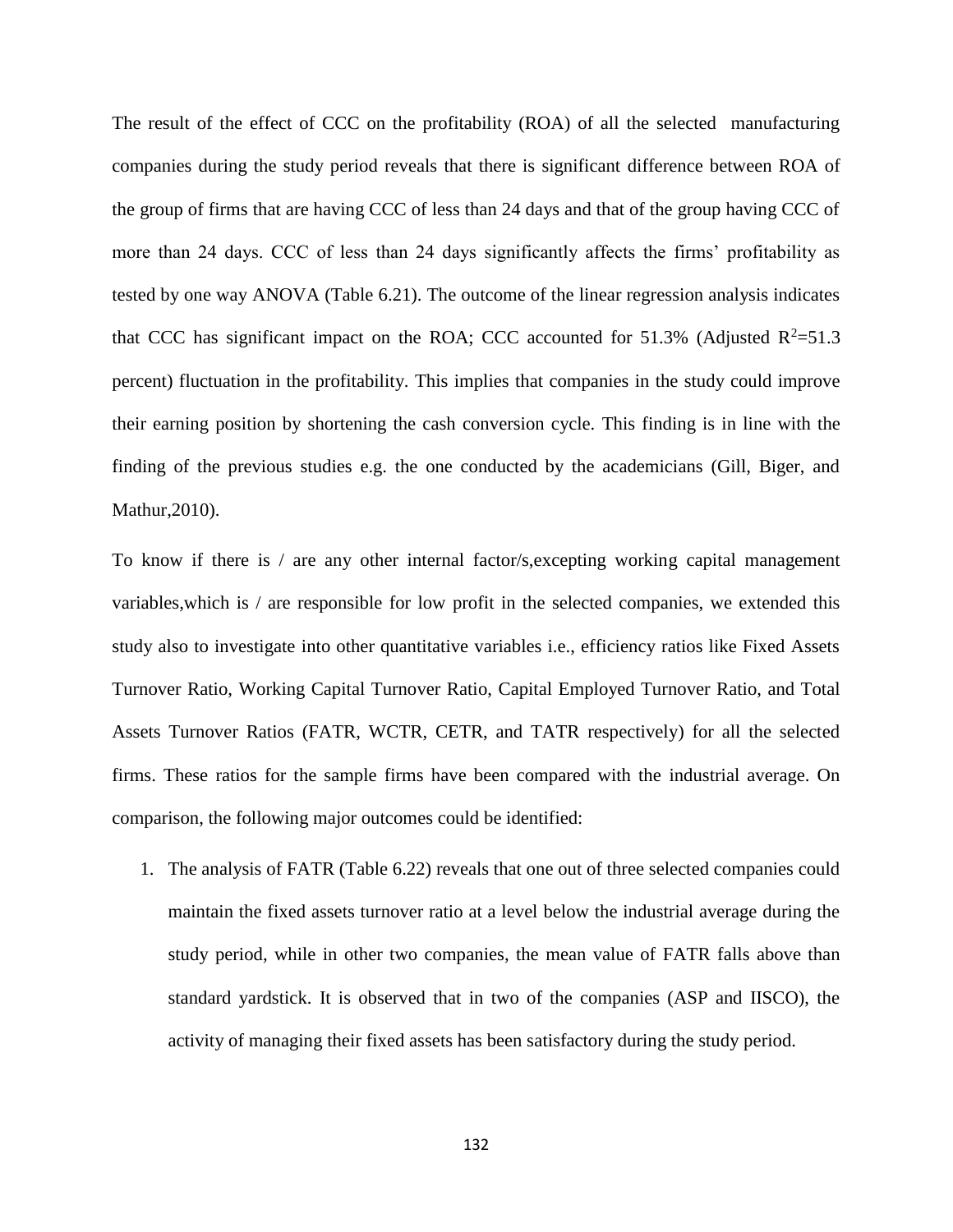- 2. Two out of the three selected samples companies (DSP and IISCO) have been unable to keep their WCTR (Table 6.23) at any level above the industrial average during the study period. In fact, the mean values of WCTR are found to be negative in the above two companies. In the other company (ASP), the mean value of WCTR is positive but recorded a value lower than the industrial benchmark. It indicates that all the selected companies have been incapable of keeping the WCTR above the benchmark.
- 3. On comparison with the mean of industrial benchmark, all the selected sample firms are found to be proficient in keeping their CETR above the respective satisfactory level during the study period. It points out that all the firms could decently employ their capital in improving the profitability.
- 4. In two out of three cases, the TATR is found to be maintained above the industrial average. In other words, these two firms (DSP and ASP) could manage to utilize their assets in an efficient manner by maintaining their TATR above the satisfactory level,but in the other firm (IISCO),the mean of TATR remains at a level below the industrial average. Thus, in comparision with the standard benchmark, the TATR's mean value is considered to be substantially better in two of the sample firms,it points to inefficient management of total assets in the other selected firm as the average value of TATR is not measured to be adequate.

In order to draw specific and concrete conclusion whether these efficiency ratios (FATR, WCTR, CETR, and TATR) have made or not any meaningful contribution in enhancing the profitability of the selected companies,we have extended the study to go beyond by application of Pearson's correlation analysis between the profitability and the efficiency ratios.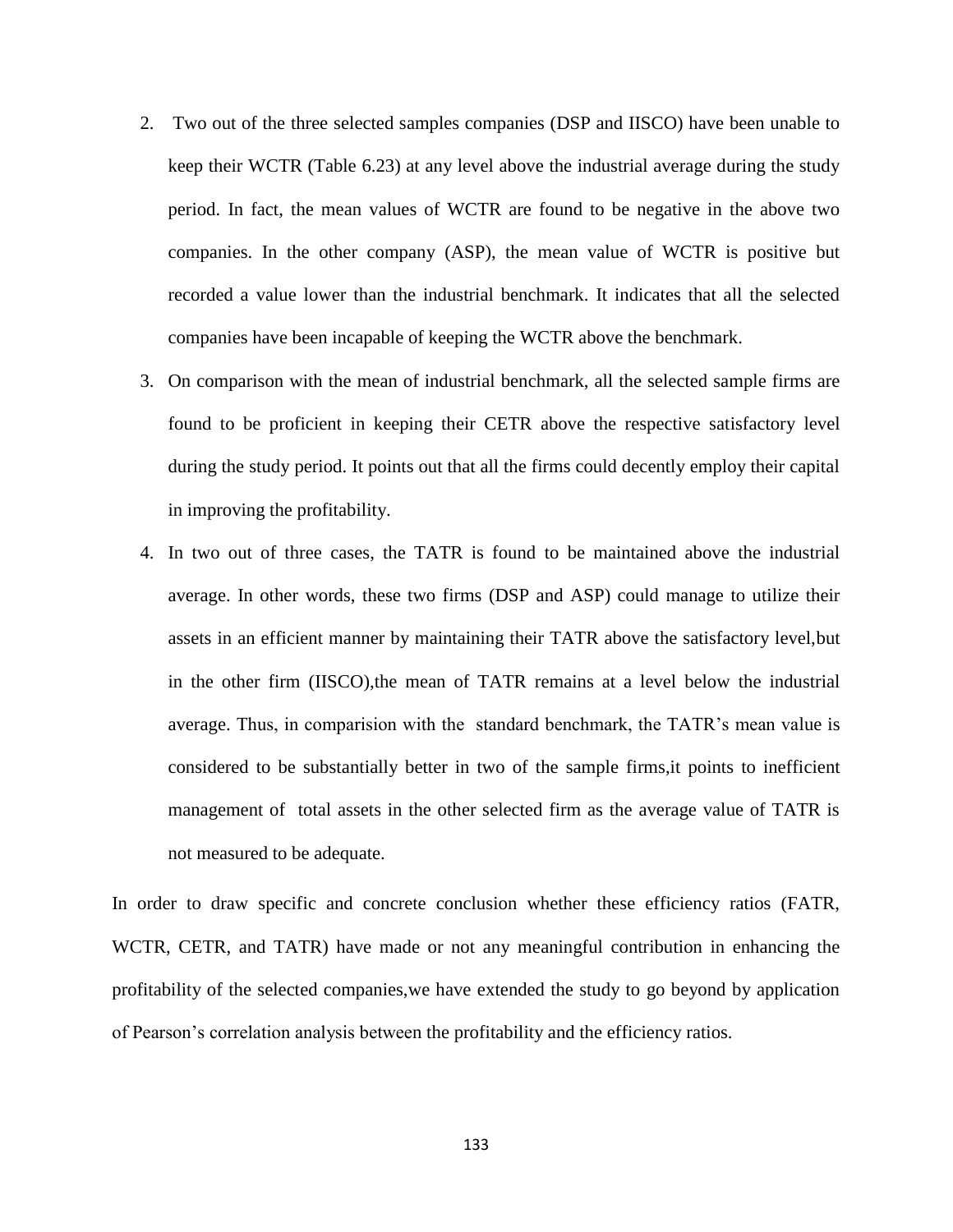Based on the analysis of profitability and efficiency ratio relationship, the following relevant inferences can be drawn.

- 1. In two out of the three selected firms under study,the relationship (correlation coefficient) between FATR and ROA (Tables 6.26, 6.27, and 6.28) is found to be positive, out of which in one case, the positive correlation was found to be significant. However, in case of the rest of the firms, ROA is found to be inversely related with FATR and that negative correlation is, however,found to be insignificant. Theoretically, a positive association between FATR and ROA is vastly acceptable. The study results conform to the general guideline only in case of one of the firms under study. However, solid evidence in support of that conclusion is not evident in case of the other two selected firms.
- 2. A positive association between ROA and WCTR (Tables 6.26, 6.27, and 6.28) is found in two out of three selected firms but that positive correlation is not statistically significant in any of the cases. However, the association between these two variables is measured in negative value in case of the other firm and the same is analysed to be insignificant. Generally, it is believed that the higher the efficiency of working capital management the better is the profitability. The outcome of the analysis indicates that the value of correlation coefficient between WCTR and ROA does not attune to the general rule of thumb in case of all the selected sample firms.
- 3. A negative interrelationship between ROA and CETR (Tables 6.26, 6.27, and 6.28) is evident in two out of three selected sample firms and the revealed association between the two ratios is also not statistically significant in those two cases. However, in the other one case, CETR is evident to be inversely correlated with ROA and the relation between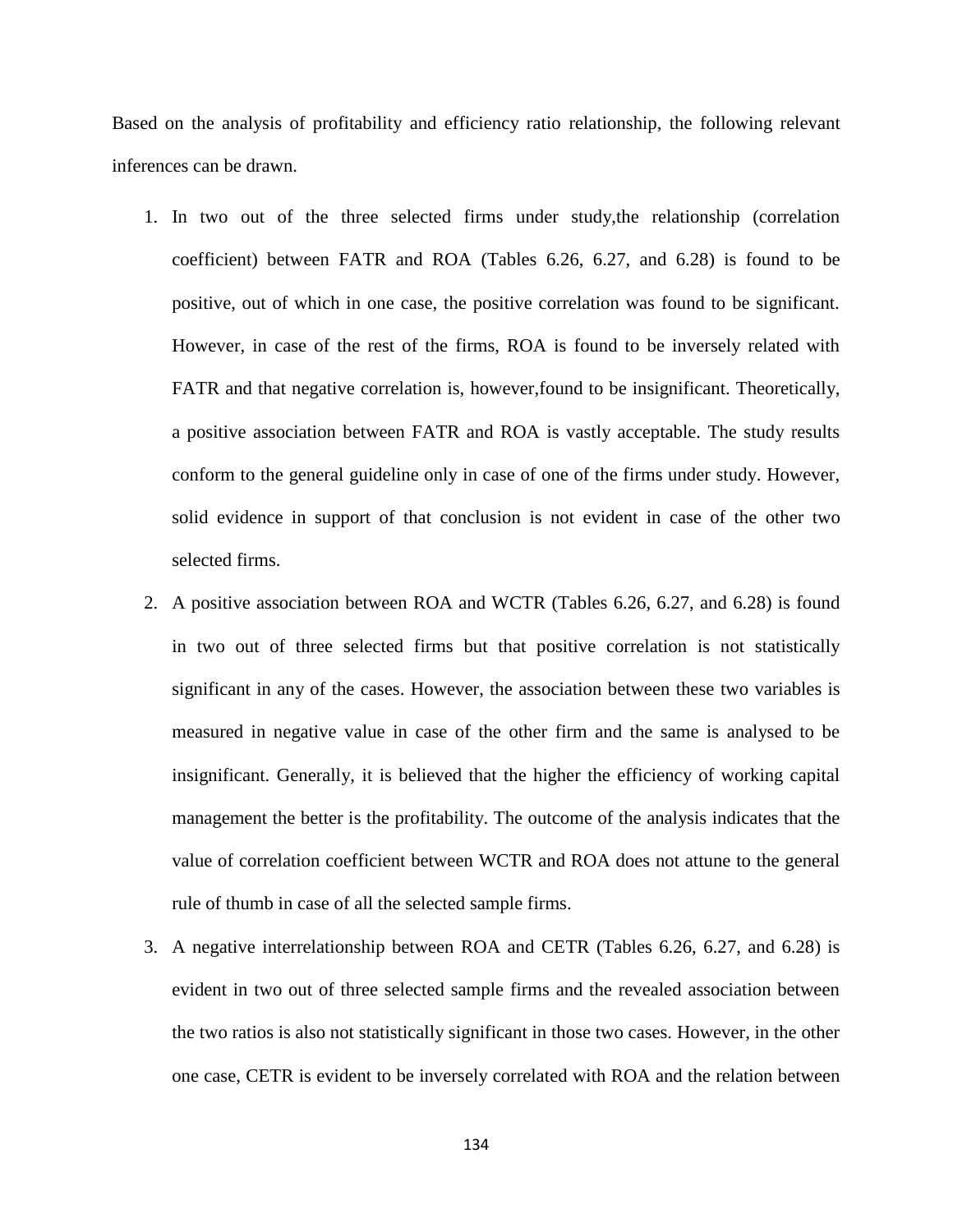the two ratios is again found to be insignificant. Generally, a positive relation between CETR and ROA is considered to be favourable in industries.The higher the CETR, the greater is the earning of the companies. The upshot of the study reveals that in all the selected sample units, the capital employed fails to make significant contribution in enhancing the profitability. The correlation coefficient results as extracted from the data analysis of the selected sample units are found to be not in conformity with the general consideration.

4. The association between ROA and TATR (Tables 6.26, 6.27, and 6.28) is tested to be positive in all the three selected firms. In one out of three sample units, that positive relation between these two variables is, however, found to be significant. In case of the remaining two firms, the profitability (ROA) is measured to be positively associated with TATR and is found to be insignificant. Theoritically, there should be a positive association between TATR and ROA. The correlation analysis results in case of all the selected sample units confirm or ratify the general statement. However, only in one company the strong clue of a positive link between these two variables is found to be significant.

All the three selected public sector iron and steel companies in West Bengal are the key players in the study area as the growth and the infrastructural development of the state and the country as a whole depends on these three large scale companies operating under SAIL. So, efficient management of their working capital is very much essential and crucial. The study emphasizes on working capital management efficiency and its relationship with the profitability. From the empirical evidence, the study has found that inventory conversion period and cash conversion cycle have not been managed at a symphony level in the selected companies.The companies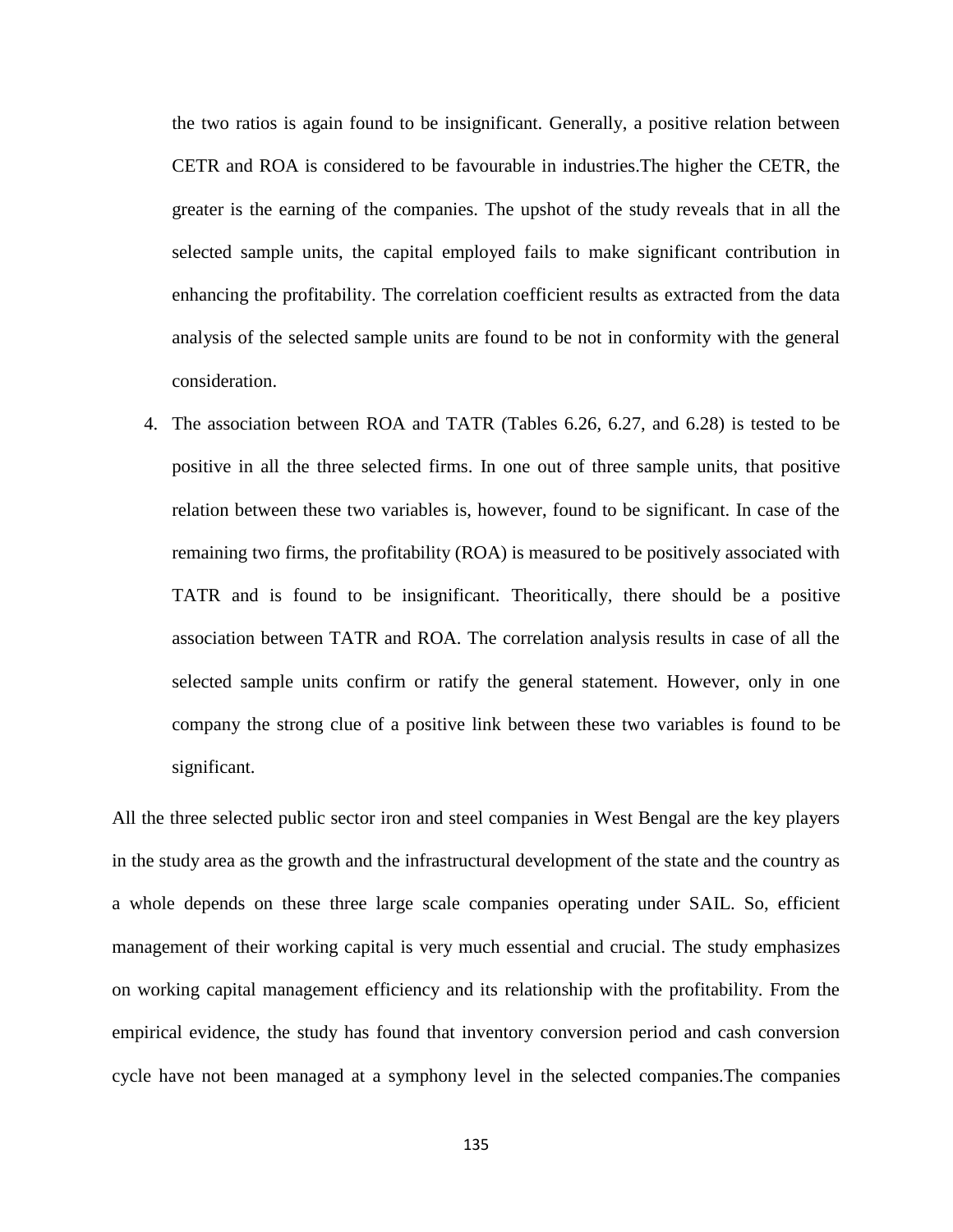under study have, however, followed a tight accounts collection policy and have made delayed payments to suppliers. In other words, the other two components of working capital management i.e. the accounts collection period and the accounts payable period have been managed in an appropriately acceptable manner. Cash conversion cycle as a comprehensive measure of working capital is having a significant impact on the profitability. Inventory conversion period (ICP) and cash conversion cycle (CCC) are not the only reasons in improving earnings. The other factors that also require close attention of the management are working capital turnover ratio, fixed assets turnover ratio, and total assets turnover ratio. Maintaining these efficiency ratios (WCTR), (FATR), and (TATR) at the desired level in boosting up the revenues for the selected companies is appreciable.

### **7.2 Suggestions**

On the basis of the above analysis, the study has given rise to the following suggestions for progress and prosperity of the selected manufacturing companies.

- 1. In order to strengthen the profitability of the selected companies, components of working capital (ACP and CCC) and working capital turnover ratio should be employed impressively.
- 2. Selected firms should reduce cash conversion cycle in order to convert sales into cash realization.
- 3. It has been observed that one of the selected company's (IISCO) profitability (i.e., ROA) is having no association with any of the components of working capital management. Therefore, it is suggested that each of the variables of WCM should be efficiently managed in relation to enhancement of earnings.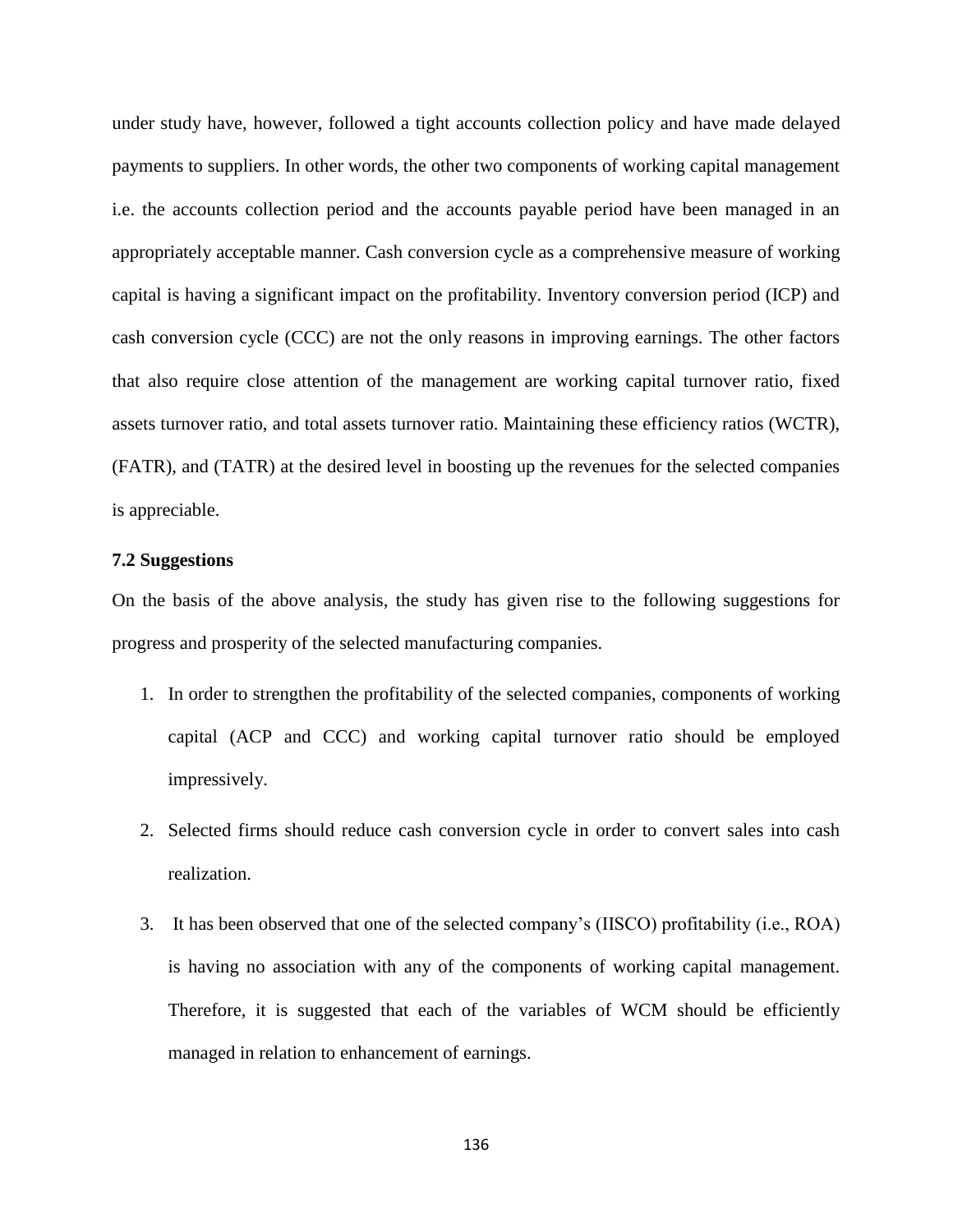- 4. It has been observed that the inventory holding period of the selected companies are not satisfactory as these have gone above the benchmark level. Holding of inventory for a longer period leads to higher carrying cost which further leads to affect profitability adversely.Therefore, it is suggested that the companies should reduce the inventory holding period and exercise a suitable stock control methods to avoid the risk of overstocking and / or under-stocking.
- 5. Short-term liabilities or current liabilities of the selected manufacturing companies have been traced to be very high in comparison to the investment in current assets; that may be one of the major causes of lower earnings. It is advised that the companies should minimize their short-term payables by resorting to planned short-term investment in other productive areas or trade securities in a manner such that the maturities of the payables match the maturities of the investments. This may help improve the profitability.
- 6. Apart from WCM variables, efficiency ratios, specifically, working capital turnover ratio and fixed assets turnover ratio should be managed efficiently or in other words, all types of assets, be it under fixed asset category or under current assets, need to be utilized more effectively and efficiently in order to maximize return on assets.

# **7.3 Recommendations**

The recommendations of the study can in particular be deployed by financial professionals or experts as ground rule or mark for revamping financial conditions of the firms. Apart from it, these recommendations may also be valuable for adoption in general in other steel manufacturing companies operating under SAIL in different regions of India as sample units comprise only three major subsidiaries of SAIL operating in West Bengal. Imperative recommendations as retrieved from the study are: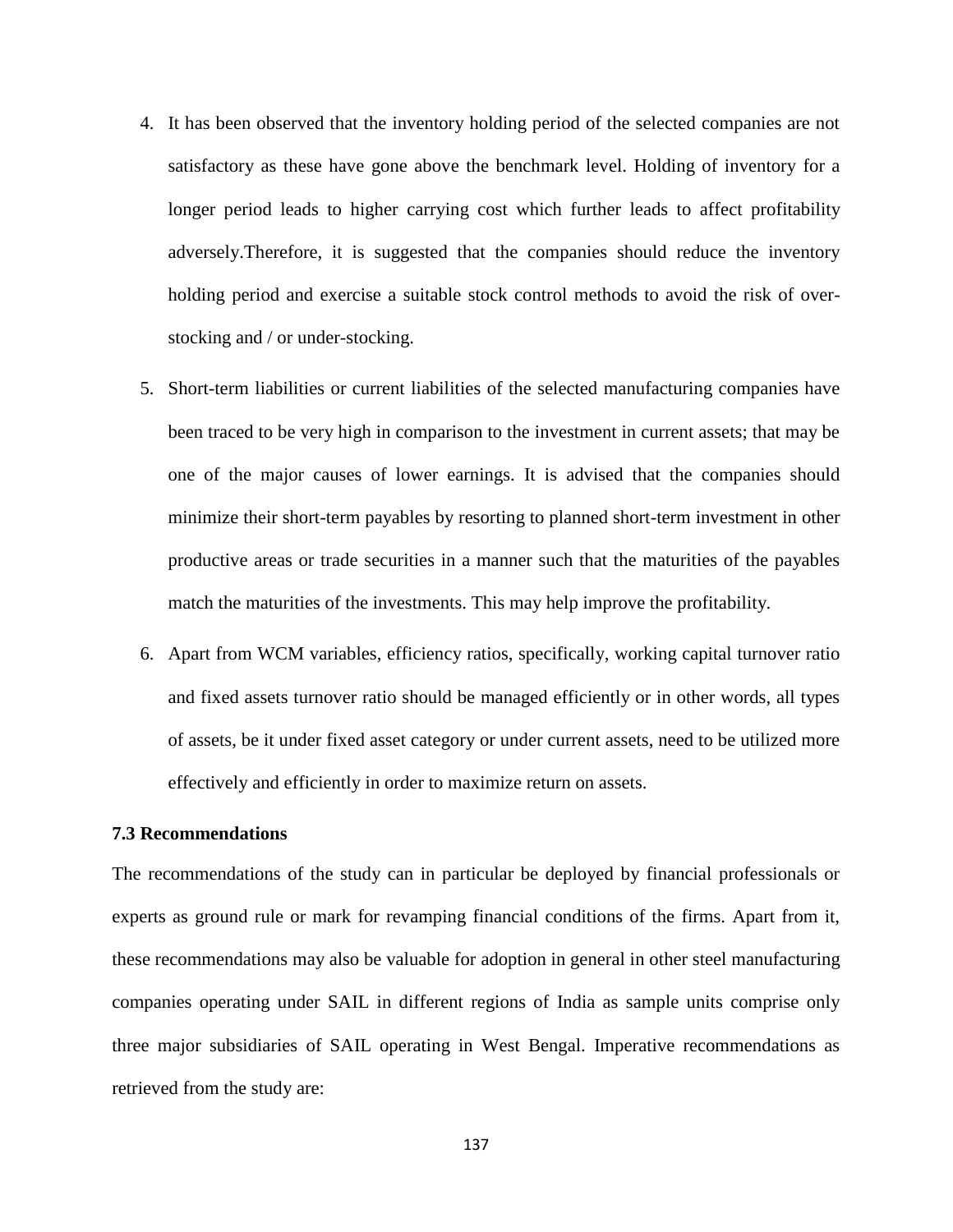- 1. The findings of the study are directly beneficial to steel manufacturing industries in chalking out firm's planning and improving upon their financial performance.
- 2. The study has been conducted under the umbrella of general financial management principles and policies. So, the study that has analyzed relevant data drawn from the selected subsidiaries of a company, "SAIL", located in West Bengal, may gainfully contribute to the fruitful application of the results and findings to improve the liquidity position of any commercial organization in general. Also the recommendations of this study are useful to financial planners and policy makers in formulating strategies with regard to working capital management policy in general i.e., policies with respect to accounts collection, inventory holding, cash conversion cycle, and payable to suppliers, in particular.

#### **7.4 Limitations of the Study**

- **1.** Sample size is very small only three large scale public iron and steel manufacturing subsidiary companies operating in West Bengal under SAIL and does not include private iron and steel companies in the study area. So, no public-private comparison is there within the scope of the study.
- **2.** The entire study is based on secondary data collected from published annual reports of the selected iron and steel companies.
- **3.** Working capital management efficiency has been determined through ratio analysis which has its own limitations.
- **4.** The study covered a period of twelve years only i.e., 2001-02 to 2012-13.